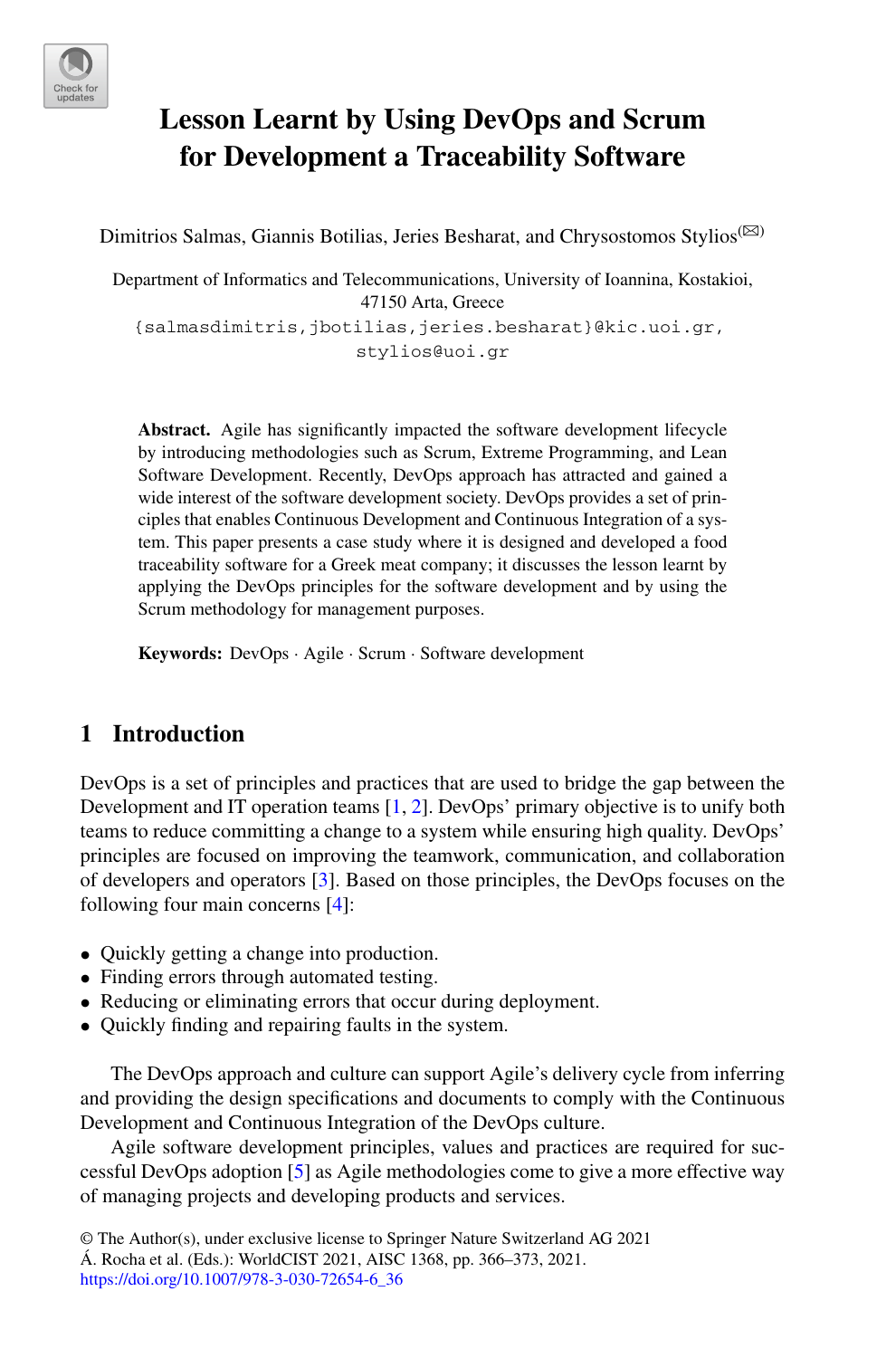Agile Methodologies are a group of software development methods that are based on iterative and incremental development [\[6\]](#page-7-3). They have been developed to address the problems faced by the conventional model and to offer project teams multiple possibilities during the development process [\[7\]](#page-7-4). The methodologies for software development diversify and support a gradual development of requirements. This manner of incremental requirements refinement further refines the design, coding and testing at all stages of production activity. This project management style allows for adaptive planning, iterative & evolutionary development, rapid and flexible response to change and promote communication, which are the four major characteristics that are fundamental to all agile methodologies [\[6\]](#page-7-3).

In other words, Agile methodologies are used to achieve higher quality software in a shorter period of time, self organizing teams, customer collaboration, less documentation and reduced time to market  $[6]$ . To achieve these goals, there are a lot of agile methodologies that are used. Most popular are the Scrum, Extreme Programming (XP), Kanban, Crystal Methods and Feature Driven Development (FDD) [\[8\]](#page-7-5). This study will be focused on Scrum Methodology, which is specifically designed to handle rapidly changing business requirements.

This paper presents the main characteristics of DevOps approach in collaboration with the best framework of Agile methodology, the Scrum. It aims to describe how the development aspects that Scrum offers and the rapid delivery aspects that DevOps offers could be combined in the case of developing a food traceability software [\[9\]](#page-7-6). It presents the evaluation results of applying the abovementioned methodologies and their impact to software development team and the software itself.

### **2 Case Study**

This paper is focusing on a cattle/beef traceability software application developed for a Greek meat market to track the whole meat chain from farm to the final product sold on the shelf of the supermarket. The application consists of a desktop and mobile application and is based on a cloud platform and web technologies.

This web application was developed with a DevOps approach and the agile methodology as a management tool. Different users in different places in the traceability chain will submit data over the mobile or desktop application. The software is developed in such a way that provide access to all the details crucial to the final product's backward and forward traceability.

### **3 Methodology**

The applied and described methodology adapts Agile approach in the DevOps culture. In this methodology, Scrum has been chosen as the main Agile framework that is used to cover the managerial aspect of the software development lifecycle while DevOps is used to support the rapid deployment of the functionalities.

Given below are the stages of the software development lifecycle that were used in the use case: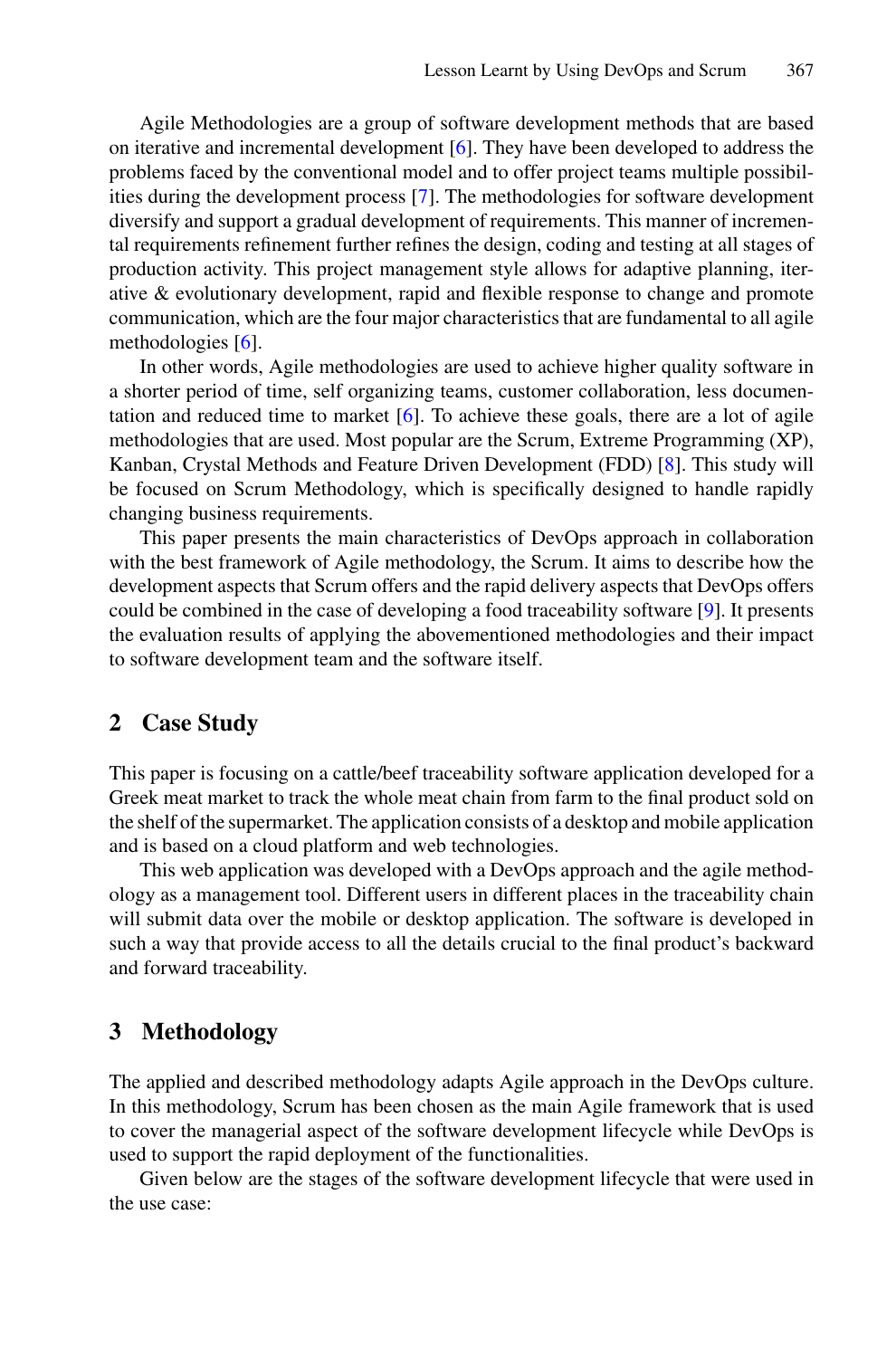- Management
- System integration testing
- Testing user acceptance test
- Deploy monitoring.

#### **3.1 Management**

#### **Scrum**

The Scrum methodology focuses greater on management of the development process than software program coding strategies. Scrum moves a project forward by improving communication between team members and breaking the work into short time frames ("sprints") that run usually from one to four weeks. Although Scrum works effectively on both small and large projects [\[8\]](#page-7-5), Scrum is mainly a software development process for small teams. Researchers have shown that small teams that work independently are more effective [\[10\]](#page-7-7). In Scrum methodology, teams work as tight, integrated units with each team member playing a well-defined role and the whole team focusing on a single goal.

#### **Sprint**

A sprint produces a visible, usable, deliverable product that implements one or more user interactions with the system. The key idea behind each sprint is to deliver valuable functionality. Sprint is one-time boxed iteration of the continuous software improvement and development cycle and it has consistent duration throughout a development effort. The consistent duration means that the end date for a sprint does not change [\[10\]](#page-7-7).

In the case study, the sprints were weekly and during the sprint the team has hold frequent Scrum meetings via Slack tool. These meetings were attended by all members of the team, including those who worked remotely. The purpose of these meetings was to bring all team members closely to talk about problems that arose during implementation. The duration of Scrum meetings was short (15–20 min) and kept everyone informed of team progress and obstacles.

At the end of a sprint, a final meeting is scheduled in which all new information from the just completed sprint is reported. At this meeting, anything can be changed. Work can be added, eliminated, or reprioritized. In continuation, all project team participate to a meeting with all stakeholders, including high-level management, customers, and customer representatives to discuss the information of the sprint and suggest possible changes. These meetings usually are triggering the initiation of a new cycle of sprints.

#### **Single Source Repository**

The DevOps team used a Single Source Repository for code management and version control in order to achieve Continuous Integration and Continuous Delivery. All team members had access to the repository and they were permitted to keep track of development progress. Each new feature, that needs to be developed, had its own branch in the repository and it passed through three phases. Each phase had a separate identical environment and a branch in the repository: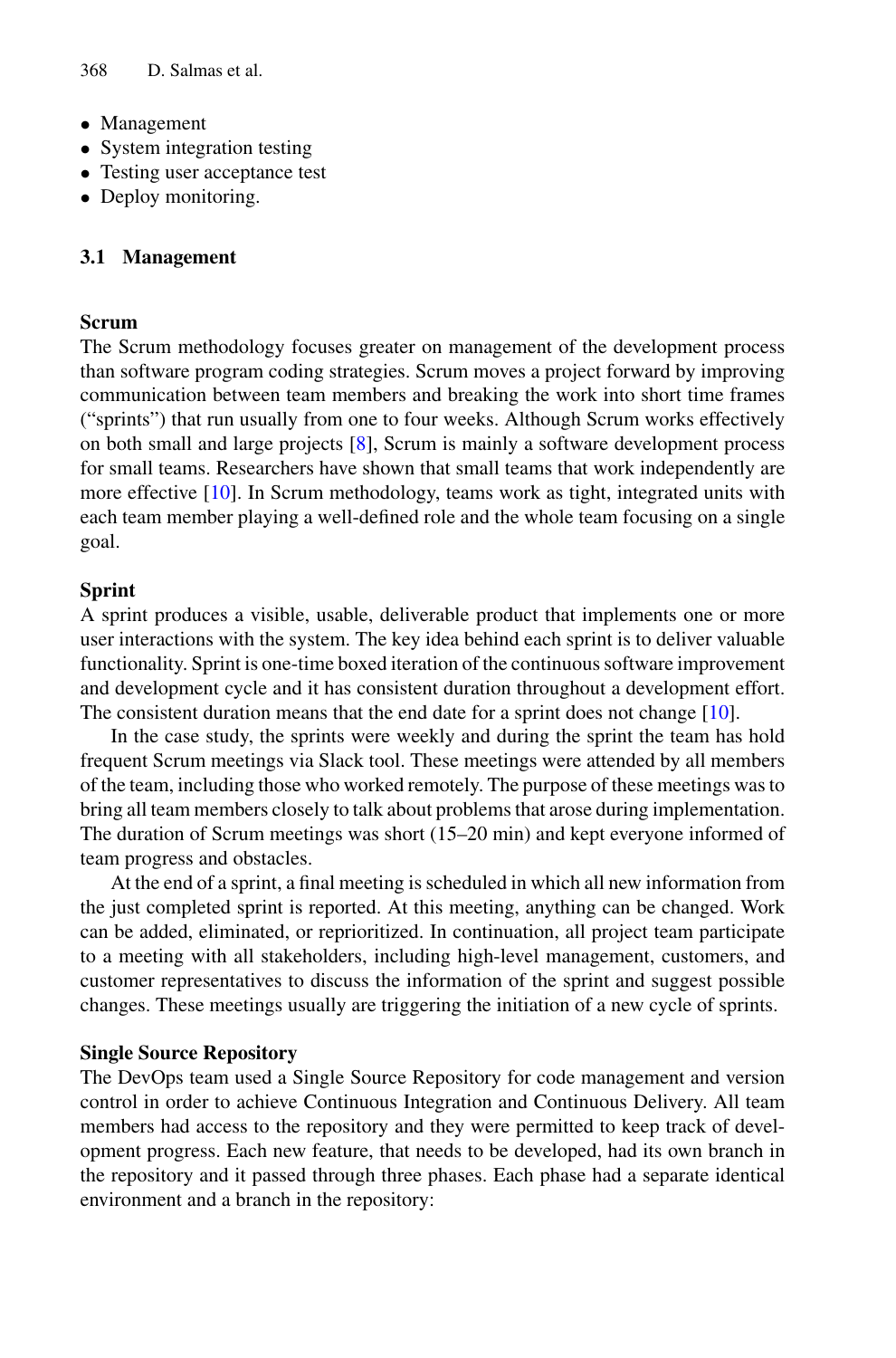- The development branch: In this branch all the new features were initially implemented and passed a unit testing before being pushed to the stage branch.
- Stage branch: This branch was identical to the production branch, and all features implemented passed user acceptance tests before they were pushed to the production branch.
- Production branch: This branch contains the code of the working version of the application which is constantly online and monitored. Any features committed in this branch were already tested and ready to use.

In order to work in a scrum environment and produce code, without interrupting the final product, the team followed some rules:

- There was no time limit on committing new changes in development mode.
- No changes in the codes of stage and production branch.
- The development branch never pushes changes directly to the production branch.
- Each environment had its own database to ensure the integrity of the data.

#### **3.2 System Integration Testing**

System Integration Testing (SIT) is the overall testing procedure of the whole system, which is composed of many sub-systems. The main goal of SIT is to ensure that all software module dependencies are functioning properly and the data integrity is preserved between distinct modules of the whole system. Integration testing is an important part of the testing process and is one of the most common methods for assuring the quality of complex computer software systems [\[11\]](#page-7-8).

The development of the system was implemented in an identical environment for the production and upholding the Continuous Integration philosophy of DevOps. The development of new features was integrated according to Agile's test-driven development. At the start of each feature, a unit testing was developed. The developers updated the codes until the new feature passed the unit testing. After the code passed the unit testing, its quality and technical debt were automatically inspected. Afterward the developers refactored the existing code until its quality was at a satisfactory level and the technical debt was as low as possible.

Before integrating the feature to the stage phase for the user acceptance test, it passed through the system integration testing.

#### **3.3 Testing User Acceptance Test**

In the stage environment, the developer teams were conducting user acceptance testing of the software's new features. User Acceptance Testing (UAT) involves validating software in a real setting by the intended audience. The aim is not so much to check the defined requirements but to ensure that the software satisfies the customer's needs. Agile methodologies put stringent demands on UAT, if only for the frequency at which it needs to be conducted due to the iterative development of small product releases [\[12\]](#page-7-9).

At the end of each sprint, any features that meet the requirements were deployed to the production environment.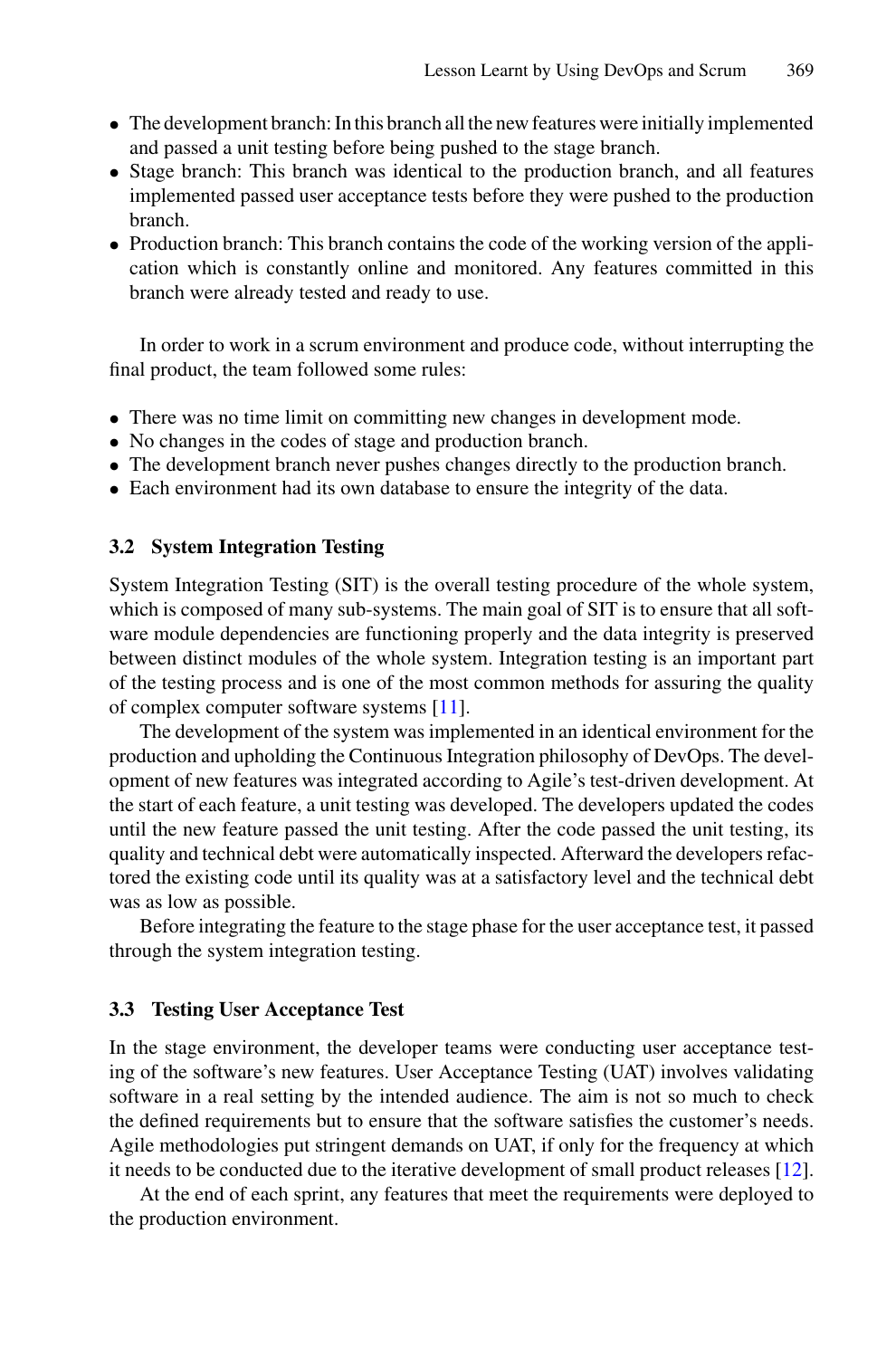## **3.4 Deployment and Monitoring**

In this case study, the team was working in a test environment similar to the production environment. As part of the Continuous Deployment, the team did create a Webhook service that was triggered on the successful completion of the Continuous Integration and Testing stage.

The production environment is constantly monitored and provides to the team useful information regarding maintenance and measurements of the application operation. The continuous monitoring of the software produces live data as well as logs that are used for further analysis. The analysis includes event tracking, profiling, and performance issues.

## **4 Tools**

### **4.1 Scrum Management**

Trello is a collaboration tool that is used for organizing projects and is created by Atlassian. The Trello is being used by the team for project management. Each sprint has its own list and each features its own card with descriptions on time estimation and other useful information attached to it. Each member of the team is attached to the cards to allow the project manager to have a better overview of the team members' workload [\[13\]](#page-7-10).

## **4.2 ChatOps**

Due to the covid19 pandemic, the team is working remotely. Therefore, a need for better and faster communication between its members emerged. The DevOps team adopted Slack as the default communication platform. Slack is a channel-based messaging platform that provides a connection to different software such as google calendar and Trello [\[14\]](#page-7-11).

### **4.3 Source Management**

For Source management, the team used Git and more specifically GitHub as its repository. GitHub is a user interface with various features that are based on the Git command-line tool. GitHub contains everything that is needed from the developers' team such as version control, issue tracking, documentation, and status dashboards [\[15\]](#page-7-12).

## **4.4 Source Code Quality Management**

SonarQube uses for checking code coverage and provides information regarding the source code quality. SonarQube is an open-source software quality assurance tool released by SonarSource. It supports over 20 languages and it has various source code metrics, coding rules, violations, code duplication and provides an estimation of the technical debt  $[16]$ .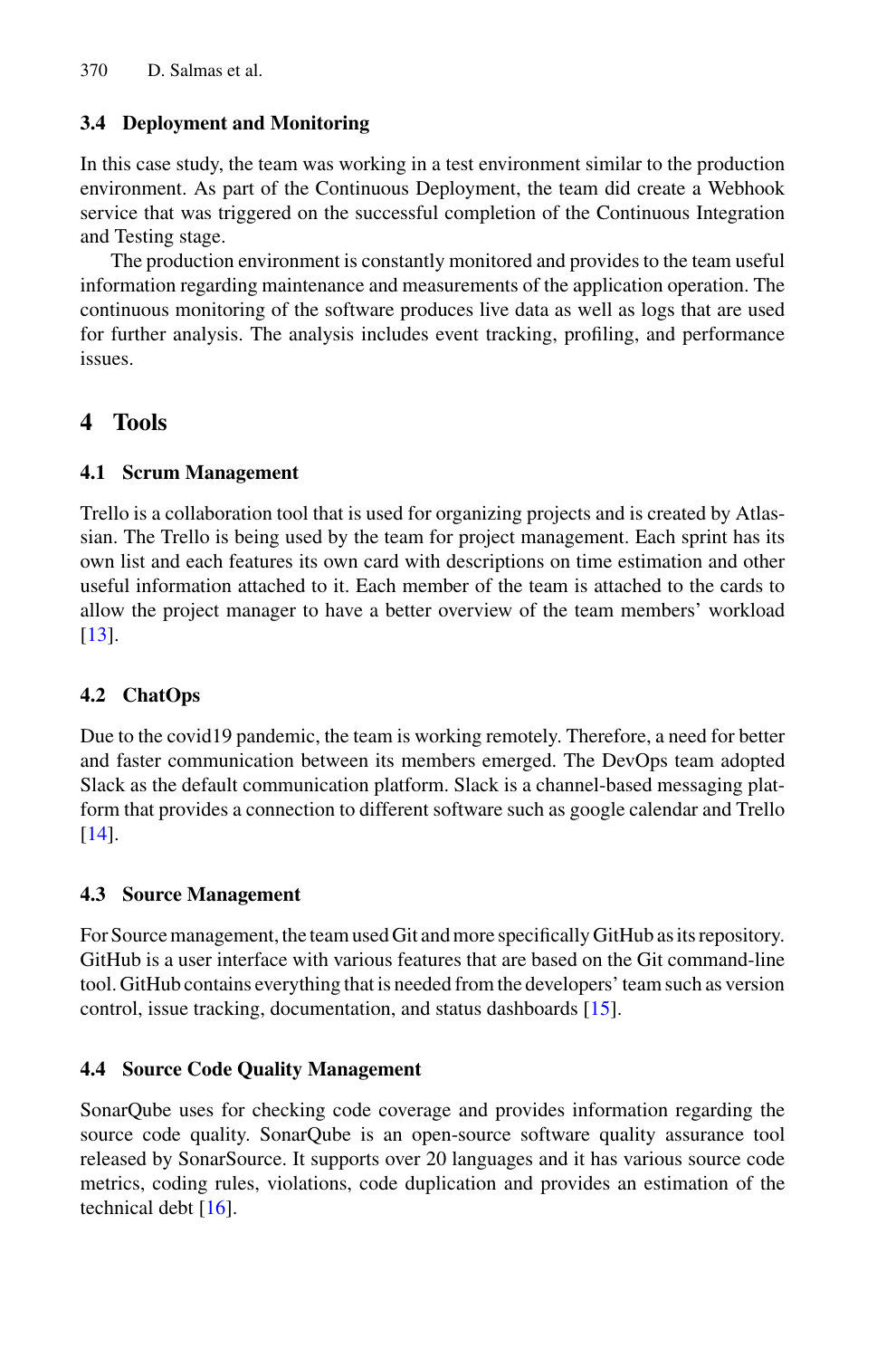#### **4.5 Deployment Tool**

The Pm2 is used to manage and monitor the Node.js server. Pm2 is process management for Node.js applications that also provides real-time data or monitoring [\[17\]](#page-7-14). The Pm2 monitoring integration provides vital data concerning the health and status of the application as well as real-time logs, all in one dashboard.

#### **4.6 Unit Testing**

Mocha and Chai have been selected for the unit testing. Mocha is a JavaScript test framework running on NodeJS and it can be used with Chai, a BDD/TDD assertion library [\[18,](#page-7-15) [19\]](#page-7-16). They are used for the test-driving development of the software. Loader.io is used to test the system response time. Loader.io is a load testing service that allows the developers to stress test API and web applications [\[20\]](#page-7-17).

## **5 Learning Outcomes**

This section is presenting the main learning outcomes and how there were improved the capabilities of the software development team.

#### **5.1 DevOPS**

During the development procedure, the software development team learned how to use the methodology and tools for Continuous Development and Continuous Integration. The capabilities related to Continuous Development and Continuous Integration is mainly provided by DevOps approach paired with Agile's Sprint procedure that provide the Project Manager's ability to quickly monitor the team. By following the four stages of the software development life cycle introduced and adopted in the development of this application, the team managed to successfully adapt to the DevOps culture. The team members already used GIT, and they adapted with ease on using GitHub as the main Source Management where they created a new branch for each feature without disrupting the flow of software development. The usage of a source management tool such as Git supported the aim of a successful Continuous Software Development and the integration of new features, based on the requirements and tasks assigned at the beginning of each Sprint.

At the initial phase of the project was difficult for the software development team to follow the adopted methodology and the proposed tools that were used for Automatic deployment, monitoring, quality management and unit testing, but after three weeks, the team had fully used the approach. At the final stages of the application development, the team was asked to evaluate the new procedure and they concluded that it is faster and easier to use those to test their code and deploy the new features.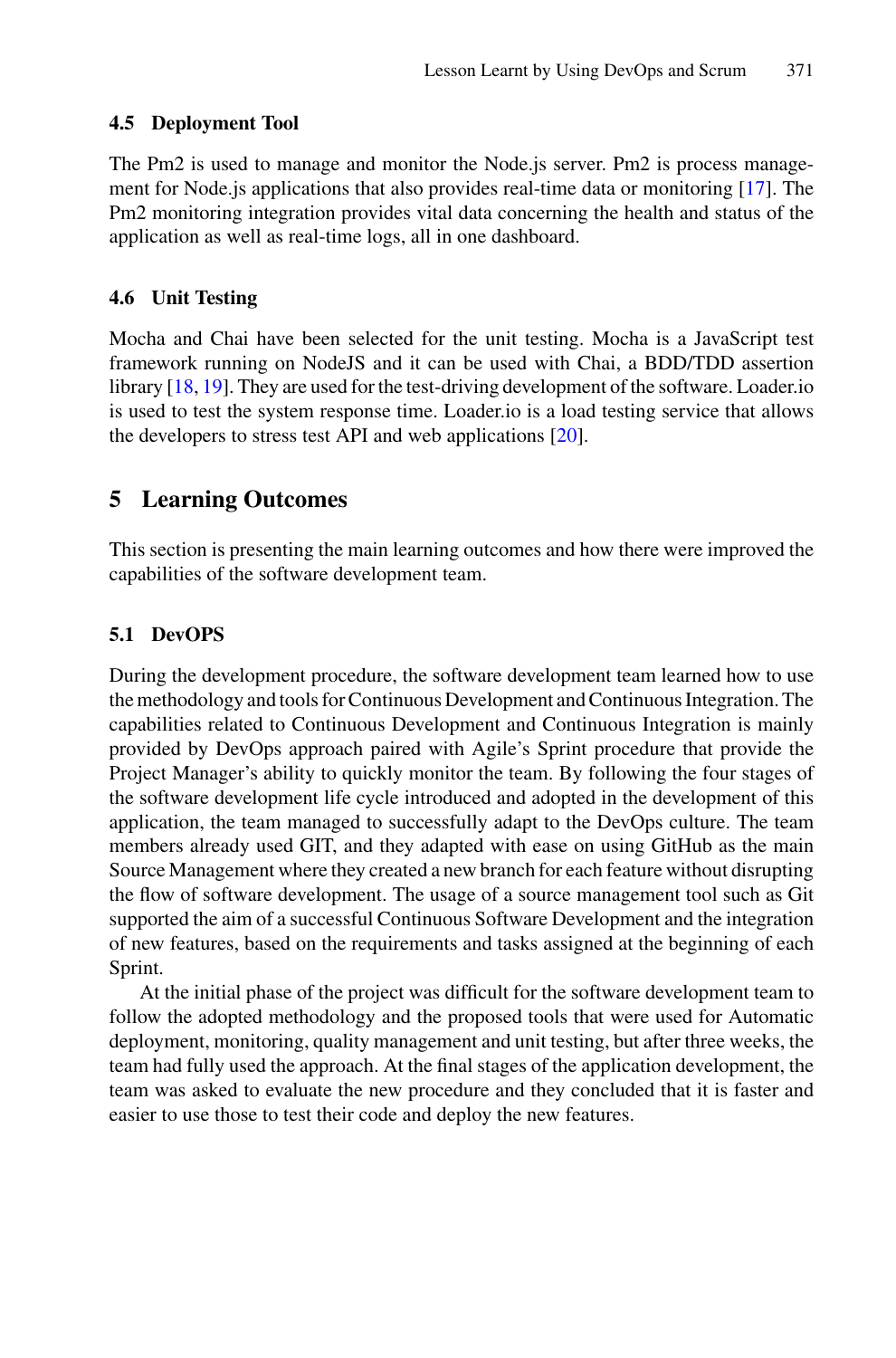## **5.2 Agile**

This specific project was the first time for the development team that they were introduced to Agile's world. Thus, it was evaluated the followed procedure and it was concluded that its adapting Agile methodology for software development produced positive outcomes both for the whole team and for each individual programmer. More specifically, the Scrum methodology trained the team and it increased teamwork, the level and quality of collaboration and communication; especially the Scrum meetings contributed to a perfect synergy between project management and software development skills. In addition to this, the Scrum methodology provided opportunities to each programmer to upgrowth programming skills in many aspects such as in server and client-side programming, development, programming languages, tooling and task management as well as software problem solving. Furthermore, one of the most important positive outcomes of the adopted Scrum methodology is the individual responsibility shown by each member of the team at critical points of the project, where they accepted their tasks without transferring his responsibilities to the other members. In conclusion, adopting Scrum methodology led at producing higher quality software and deliverables and in achieving the final goal consistently and accurately.

## **6 Conclusion**

Due to the competitiveness of the software application field, programmers are under constant pressure to deliver software updates and include advanced features in the minimum possible time. In the specific case study, the development team was introduced for first time in adopting a balanced combination between DevOps culture and Scrum methodology that it lead to achieving better results such as enabling the rapid inclusion of new features and ensuring high quality. Here it was presented the main methodology and tools that the software team used and adopted for the specific case for developing food traceability software.

**Acknowledgment.** This research work is funded by the Operational Programme "Epirus" 2014– 2020, under the project "Advanced traceability of Epirus meat to improve productivity, quality and hygiene by using Business Intelligence Systems – EUKREAS", Co-financed by the European Regional Development Fund (ERDF).

## **References**

- <span id="page-6-0"></span>1. Govil, N., Saurakhia, M., Agnihotri, P., Shukla, S., Agarwal, S.: Analyzing the behaviour of applying agile methodologies & DevOps culture in e-Commerce web application. In: 2020 4th International Conference on Trends in Electronics and Informatics (ICOEI), vol. 48184 (2020). <https://doi.org/10.1109/icoei48184.2020.9142895>
- <span id="page-6-1"></span>2. Jabbari, R., Ali, N., Petersen, K., Tanveer, B.: What is DevOps?: A systematic mapping study [on definitions and practices. J. Softw. Evol. Process](https://doi.org/10.1145/2962695.2962707) **1–11** (2016). https://doi.org/10.1145/296 2695.2962707